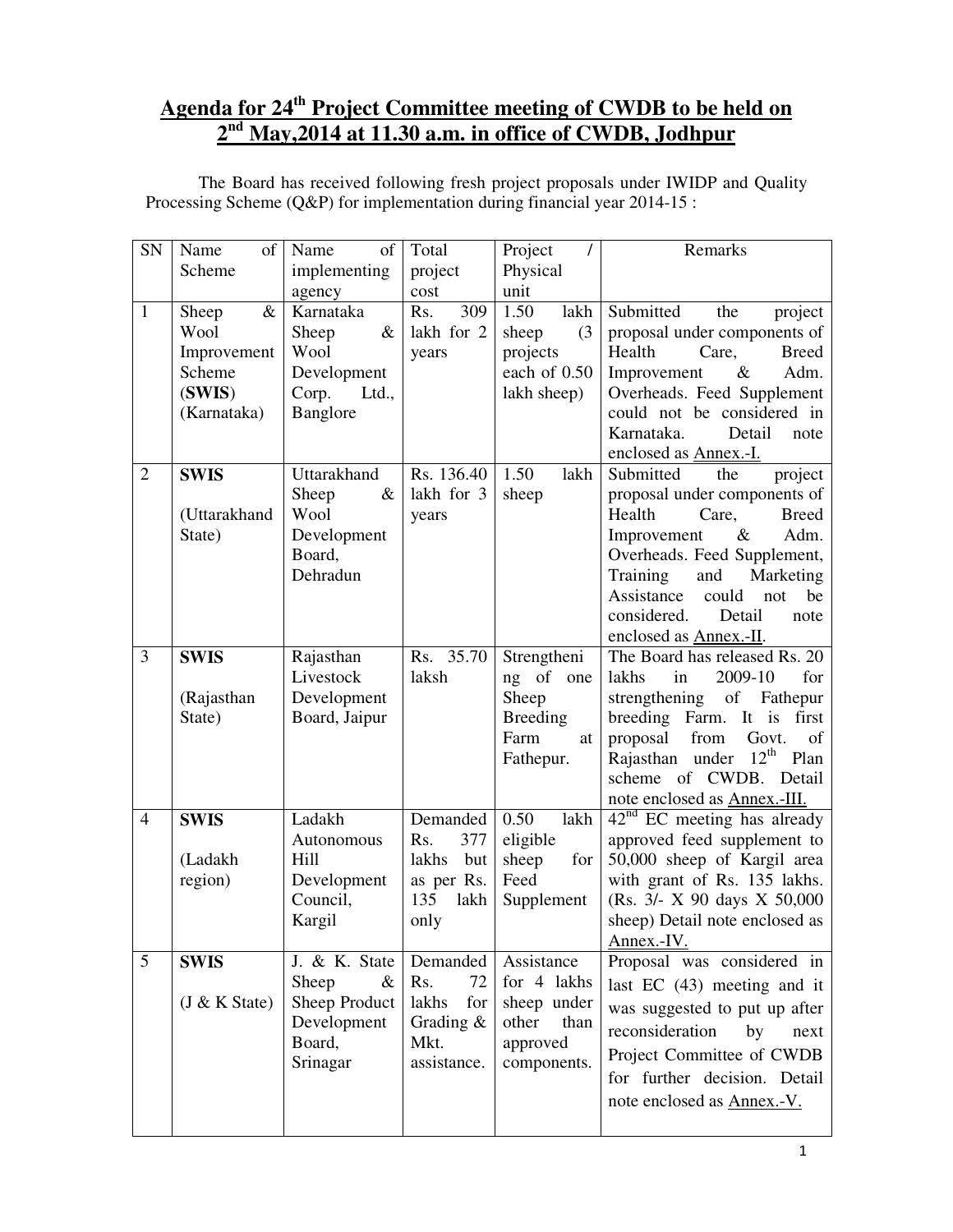| 6<br>Demanded<br>1 Mini Farm<br>Establishment of one Mini<br>Mini<br>farm<br>Deptt. of<br>Animal<br>Rs. 19.37<br>project (10<br>Angora Rabbit<br>under<br>Farm<br>(10)<br>families),<br>Husbandry &<br>families &<br>Integrated<br>Angora<br>lakhs<br>one<br>Angora Rabbit<br><b>Wool</b><br>Veterinary,<br>Germplasm<br>200 rabbits)<br>Govt. of<br>Centre (GPC) to cover 100<br><b>Developmen</b><br>for<br>three<br>rabbits. Provision of Rs. 12.54<br>Nagaland<br>t Scheme<br>years<br>$\&$<br>GPC,<br>$\tau$<br><b>GPC</b><br>Deptt. of<br>Rs. 27.446<br>lakh for Training Centre for<br>$\mathbf{1}$<br>manufacturing<br>Animal<br>lakh (GPC<br>woolen<br>Training<br>procuring<br>products to train 40 persons in<br>Centre under<br>Husbandry &<br>Spinning<br>$4.906 + 1$<br>for<br>Charkhas &<br>a year. Rs. one lakh for<br>Veterinary,<br>Angora<br>lakh<br>installation<br>$\sigma$ f<br>Govt. of<br>machine<br>wool<br><b>Wool</b><br>one training<br>processing machine. Detail<br>Nagaland,<br>12.54<br><b>Developmen</b><br>$\&$<br>centre<br>note enclosed as Annex.-VI.<br>Kohima<br>for<br>t Scheme<br>lakh<br>Training<br><b>Bhutti Weavers</b><br>8<br>1 Short term<br>Term<br>Rs. 12.54<br>4 batches having 10 persons<br>Short<br>Society<br>Coop.<br>each batch for 3 months to<br>Training<br>lakh<br>Training<br>to<br>Ltd.,<br>Kullu<br>train total 40 trainees with<br>train<br>40<br>programme<br>Centre<br>(reputed NGO)<br>assistance of Rs. 12.54 lakh.<br>persons<br>Detail<br>note<br>enclosed<br><b>as</b><br>Annex.- VII.<br>$\overline{9}$<br>H.P.<br><b>State</b><br>Rs.<br>50<br>10<br>service<br>kit,<br>Quality<br>Sheep<br>Demanded<br>Wool<br>lakhs<br>abrasive cloth & uniforms for<br>Processing<br>Shearing<br>Procurement &<br>Machines<br>shearers also with other spare<br><sub>of</sub><br><b>Wool</b><br>Mkt. Fed. Ltd., |
|------------------------------------------------------------------------------------------------------------------------------------------------------------------------------------------------------------------------------------------------------------------------------------------------------------------------------------------------------------------------------------------------------------------------------------------------------------------------------------------------------------------------------------------------------------------------------------------------------------------------------------------------------------------------------------------------------------------------------------------------------------------------------------------------------------------------------------------------------------------------------------------------------------------------------------------------------------------------------------------------------------------------------------------------------------------------------------------------------------------------------------------------------------------------------------------------------------------------------------------------------------------------------------------------------------------------------------------------------------------------------------------------------------------------------------------------------------------------------------------------------------------------------------------------------------------------------------------------------------------------------------------------------------------------------------------------------------------------------------------------------------------------------------------------------------------------------------------------------------------------------|
|                                                                                                                                                                                                                                                                                                                                                                                                                                                                                                                                                                                                                                                                                                                                                                                                                                                                                                                                                                                                                                                                                                                                                                                                                                                                                                                                                                                                                                                                                                                                                                                                                                                                                                                                                                                                                                                                              |
|                                                                                                                                                                                                                                                                                                                                                                                                                                                                                                                                                                                                                                                                                                                                                                                                                                                                                                                                                                                                                                                                                                                                                                                                                                                                                                                                                                                                                                                                                                                                                                                                                                                                                                                                                                                                                                                                              |
|                                                                                                                                                                                                                                                                                                                                                                                                                                                                                                                                                                                                                                                                                                                                                                                                                                                                                                                                                                                                                                                                                                                                                                                                                                                                                                                                                                                                                                                                                                                                                                                                                                                                                                                                                                                                                                                                              |
|                                                                                                                                                                                                                                                                                                                                                                                                                                                                                                                                                                                                                                                                                                                                                                                                                                                                                                                                                                                                                                                                                                                                                                                                                                                                                                                                                                                                                                                                                                                                                                                                                                                                                                                                                                                                                                                                              |
|                                                                                                                                                                                                                                                                                                                                                                                                                                                                                                                                                                                                                                                                                                                                                                                                                                                                                                                                                                                                                                                                                                                                                                                                                                                                                                                                                                                                                                                                                                                                                                                                                                                                                                                                                                                                                                                                              |
|                                                                                                                                                                                                                                                                                                                                                                                                                                                                                                                                                                                                                                                                                                                                                                                                                                                                                                                                                                                                                                                                                                                                                                                                                                                                                                                                                                                                                                                                                                                                                                                                                                                                                                                                                                                                                                                                              |
|                                                                                                                                                                                                                                                                                                                                                                                                                                                                                                                                                                                                                                                                                                                                                                                                                                                                                                                                                                                                                                                                                                                                                                                                                                                                                                                                                                                                                                                                                                                                                                                                                                                                                                                                                                                                                                                                              |
|                                                                                                                                                                                                                                                                                                                                                                                                                                                                                                                                                                                                                                                                                                                                                                                                                                                                                                                                                                                                                                                                                                                                                                                                                                                                                                                                                                                                                                                                                                                                                                                                                                                                                                                                                                                                                                                                              |
|                                                                                                                                                                                                                                                                                                                                                                                                                                                                                                                                                                                                                                                                                                                                                                                                                                                                                                                                                                                                                                                                                                                                                                                                                                                                                                                                                                                                                                                                                                                                                                                                                                                                                                                                                                                                                                                                              |
|                                                                                                                                                                                                                                                                                                                                                                                                                                                                                                                                                                                                                                                                                                                                                                                                                                                                                                                                                                                                                                                                                                                                                                                                                                                                                                                                                                                                                                                                                                                                                                                                                                                                                                                                                                                                                                                                              |
|                                                                                                                                                                                                                                                                                                                                                                                                                                                                                                                                                                                                                                                                                                                                                                                                                                                                                                                                                                                                                                                                                                                                                                                                                                                                                                                                                                                                                                                                                                                                                                                                                                                                                                                                                                                                                                                                              |
|                                                                                                                                                                                                                                                                                                                                                                                                                                                                                                                                                                                                                                                                                                                                                                                                                                                                                                                                                                                                                                                                                                                                                                                                                                                                                                                                                                                                                                                                                                                                                                                                                                                                                                                                                                                                                                                                              |
|                                                                                                                                                                                                                                                                                                                                                                                                                                                                                                                                                                                                                                                                                                                                                                                                                                                                                                                                                                                                                                                                                                                                                                                                                                                                                                                                                                                                                                                                                                                                                                                                                                                                                                                                                                                                                                                                              |
|                                                                                                                                                                                                                                                                                                                                                                                                                                                                                                                                                                                                                                                                                                                                                                                                                                                                                                                                                                                                                                                                                                                                                                                                                                                                                                                                                                                                                                                                                                                                                                                                                                                                                                                                                                                                                                                                              |
|                                                                                                                                                                                                                                                                                                                                                                                                                                                                                                                                                                                                                                                                                                                                                                                                                                                                                                                                                                                                                                                                                                                                                                                                                                                                                                                                                                                                                                                                                                                                                                                                                                                                                                                                                                                                                                                                              |
|                                                                                                                                                                                                                                                                                                                                                                                                                                                                                                                                                                                                                                                                                                                                                                                                                                                                                                                                                                                                                                                                                                                                                                                                                                                                                                                                                                                                                                                                                                                                                                                                                                                                                                                                                                                                                                                                              |
|                                                                                                                                                                                                                                                                                                                                                                                                                                                                                                                                                                                                                                                                                                                                                                                                                                                                                                                                                                                                                                                                                                                                                                                                                                                                                                                                                                                                                                                                                                                                                                                                                                                                                                                                                                                                                                                                              |
|                                                                                                                                                                                                                                                                                                                                                                                                                                                                                                                                                                                                                                                                                                                                                                                                                                                                                                                                                                                                                                                                                                                                                                                                                                                                                                                                                                                                                                                                                                                                                                                                                                                                                                                                                                                                                                                                              |
|                                                                                                                                                                                                                                                                                                                                                                                                                                                                                                                                                                                                                                                                                                                                                                                                                                                                                                                                                                                                                                                                                                                                                                                                                                                                                                                                                                                                                                                                                                                                                                                                                                                                                                                                                                                                                                                                              |
|                                                                                                                                                                                                                                                                                                                                                                                                                                                                                                                                                                                                                                                                                                                                                                                                                                                                                                                                                                                                                                                                                                                                                                                                                                                                                                                                                                                                                                                                                                                                                                                                                                                                                                                                                                                                                                                                              |
|                                                                                                                                                                                                                                                                                                                                                                                                                                                                                                                                                                                                                                                                                                                                                                                                                                                                                                                                                                                                                                                                                                                                                                                                                                                                                                                                                                                                                                                                                                                                                                                                                                                                                                                                                                                                                                                                              |
|                                                                                                                                                                                                                                                                                                                                                                                                                                                                                                                                                                                                                                                                                                                                                                                                                                                                                                                                                                                                                                                                                                                                                                                                                                                                                                                                                                                                                                                                                                                                                                                                                                                                                                                                                                                                                                                                              |
|                                                                                                                                                                                                                                                                                                                                                                                                                                                                                                                                                                                                                                                                                                                                                                                                                                                                                                                                                                                                                                                                                                                                                                                                                                                                                                                                                                                                                                                                                                                                                                                                                                                                                                                                                                                                                                                                              |
| with<br>parts. Detail note enclosed as<br>scheme                                                                                                                                                                                                                                                                                                                                                                                                                                                                                                                                                                                                                                                                                                                                                                                                                                                                                                                                                                                                                                                                                                                                                                                                                                                                                                                                                                                                                                                                                                                                                                                                                                                                                                                                                                                                                             |
| Shimla<br>(O&P)<br>accessories.<br>Annex.-VIII.                                                                                                                                                                                                                                                                                                                                                                                                                                                                                                                                                                                                                                                                                                                                                                                                                                                                                                                                                                                                                                                                                                                                                                                                                                                                                                                                                                                                                                                                                                                                                                                                                                                                                                                                                                                                                              |
| Scheme)                                                                                                                                                                                                                                                                                                                                                                                                                                                                                                                                                                                                                                                                                                                                                                                                                                                                                                                                                                                                                                                                                                                                                                                                                                                                                                                                                                                                                                                                                                                                                                                                                                                                                                                                                                                                                                                                      |
| Gujarat<br>Sheep<br>Sheep<br>10<br>Rs.<br>15<br><b>GUSHEEL</b><br>Q&P<br>10<br>have<br>expert                                                                                                                                                                                                                                                                                                                                                                                                                                                                                                                                                                                                                                                                                                                                                                                                                                                                                                                                                                                                                                                                                                                                                                                                                                                                                                                                                                                                                                                                                                                                                                                                                                                                                                                                                                                |
| $\&$<br>Wool<br>lakhs<br><b>Scheme</b><br>Shearing<br>shearers<br>and had<br>old<br>15                                                                                                                                                                                                                                                                                                                                                                                                                                                                                                                                                                                                                                                                                                                                                                                                                                                                                                                                                                                                                                                                                                                                                                                                                                                                                                                                                                                                                                                                                                                                                                                                                                                                                                                                                                                       |
| Development<br>Machines<br>shearing machines.                                                                                                                                                                                                                                                                                                                                                                                                                                                                                                                                                                                                                                                                                                                                                                                                                                                                                                                                                                                                                                                                                                                                                                                                                                                                                                                                                                                                                                                                                                                                                                                                                                                                                                                                                                                                                                |
| Corp.<br>Ltd.,<br>with<br>Detail<br>note<br>enclosed<br><b>as</b>                                                                                                                                                                                                                                                                                                                                                                                                                                                                                                                                                                                                                                                                                                                                                                                                                                                                                                                                                                                                                                                                                                                                                                                                                                                                                                                                                                                                                                                                                                                                                                                                                                                                                                                                                                                                            |
| Gandhinagar<br>accessories.<br>Annex.-IX.                                                                                                                                                                                                                                                                                                                                                                                                                                                                                                                                                                                                                                                                                                                                                                                                                                                                                                                                                                                                                                                                                                                                                                                                                                                                                                                                                                                                                                                                                                                                                                                                                                                                                                                                                                                                                                    |
| 11<br>Animal<br>50<br>Sheep<br>grinders<br>O&P<br>Rs.<br>$\overline{2}$<br>Demanded<br>and                                                                                                                                                                                                                                                                                                                                                                                                                                                                                                                                                                                                                                                                                                                                                                                                                                                                                                                                                                                                                                                                                                                                                                                                                                                                                                                                                                                                                                                                                                                                                                                                                                                                                                                                                                                   |
| Husbandry<br>lakhs<br>assistance for repairing of 15<br><b>Scheme</b><br>Shearing                                                                                                                                                                                                                                                                                                                                                                                                                                                                                                                                                                                                                                                                                                                                                                                                                                                                                                                                                                                                                                                                                                                                                                                                                                                                                                                                                                                                                                                                                                                                                                                                                                                                                                                                                                                            |
| Deptt., Govt. of<br>Machines<br>old machines with other spare                                                                                                                                                                                                                                                                                                                                                                                                                                                                                                                                                                                                                                                                                                                                                                                                                                                                                                                                                                                                                                                                                                                                                                                                                                                                                                                                                                                                                                                                                                                                                                                                                                                                                                                                                                                                                |
| U.P., Lucknow.<br>with<br>parts. Detail note enclosed as                                                                                                                                                                                                                                                                                                                                                                                                                                                                                                                                                                                                                                                                                                                                                                                                                                                                                                                                                                                                                                                                                                                                                                                                                                                                                                                                                                                                                                                                                                                                                                                                                                                                                                                                                                                                                     |
| Annex.-X.<br>accessories.                                                                                                                                                                                                                                                                                                                                                                                                                                                                                                                                                                                                                                                                                                                                                                                                                                                                                                                                                                                                                                                                                                                                                                                                                                                                                                                                                                                                                                                                                                                                                                                                                                                                                                                                                                                                                                                    |

The above project proposals are being placed before  $24<sup>th</sup>$  Project Committee meeting of CWDB to examine the project proposals, to assess feasibility of project proposals, allocation of financial requirements etc. in detail. The Committee will examine and recommend suitable/feasible project to the Executive Committee for their necessary consideration and approval. Summary of above pending project proposals are enclosed herewith as Annexure I to  $X$  and copies of proposals will be provided during the meeting.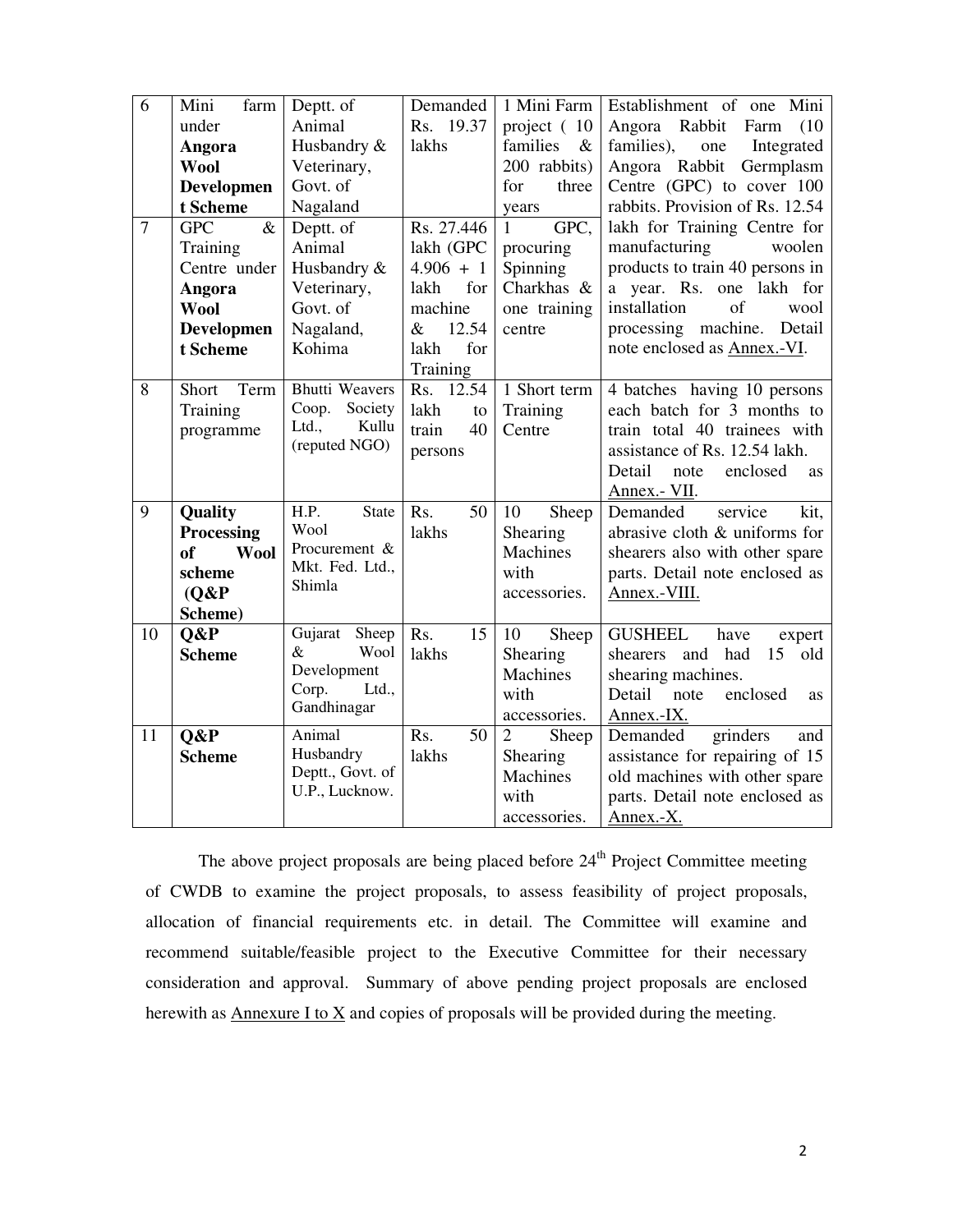#### **Agency : Karnataka Sheep &Wool Development Corporation, Bangalore**

 The Managing Director, Karnataka Sheep &Wool Development Corporation, Bangalore has submitted three project proposal under IWIDP- SWIS to cover 1.50 lacs(50000 sheep of each project) of sheep of three Districts i.e. Muddebihal taluk of Bijapur district, Molakalmur taluk of Chitradurga district and Chikkaballapur taluk of Chikkaballapur Districts of Karnataka State. To implement the SWIS, they requested for grant of Rs. 309.00 lacs for two years 3 project period-2013-14 to 2014-15.

As per the proposal, total sheep population of State is 95.65 lacs as per livestock census 2007 of which Tumkur district has highest population followed by Chitradurga, Belgaum and Bagalkote district. Karnataka has 4 breeds of sheep viz., Deccani, Bellary, Hassan and Bandur. Karnataka Sheep &Wool Development Corporation, Bangalore proposed to take up following activities-

- 1. Health Care-In spite of deworming, vaccination, feed supplements etc., sheep are still susceptible for various systemic and specific diseases, which need to be taken in to account. So to protect the health of sheep throughout the year, it is proposed to provide antibiotics and routinely used drugs. And also proposed to procure drenching gun in the project area to facilitate easy drenching of medicines to sheep.
- 2. Breed improvement-In order to increase the quality, quantity and utility of wool there is a need to improve the genetic character of the breed by way of cross breeding.
- 3. Supply of feed Supplement-Feed will be purchased from rate contract holder of the Department of Animal Husbandry and Veterinary Services of Karnataka State.
- 4. Support for survey and study, registration of flock, project formation, overhead expenditure to the implementing agencies, product development, marketing assistance etc.-Under this programme it is proposed to offer incentive to the agency/sheep breeders @Rs. 1/kg//clip for grading of wool and Rs. 1/kg/clip for marketing of wool. Over head expenditure @Rs. 5/sheep/year for implementation of project to implementing agency is also proposed under this component.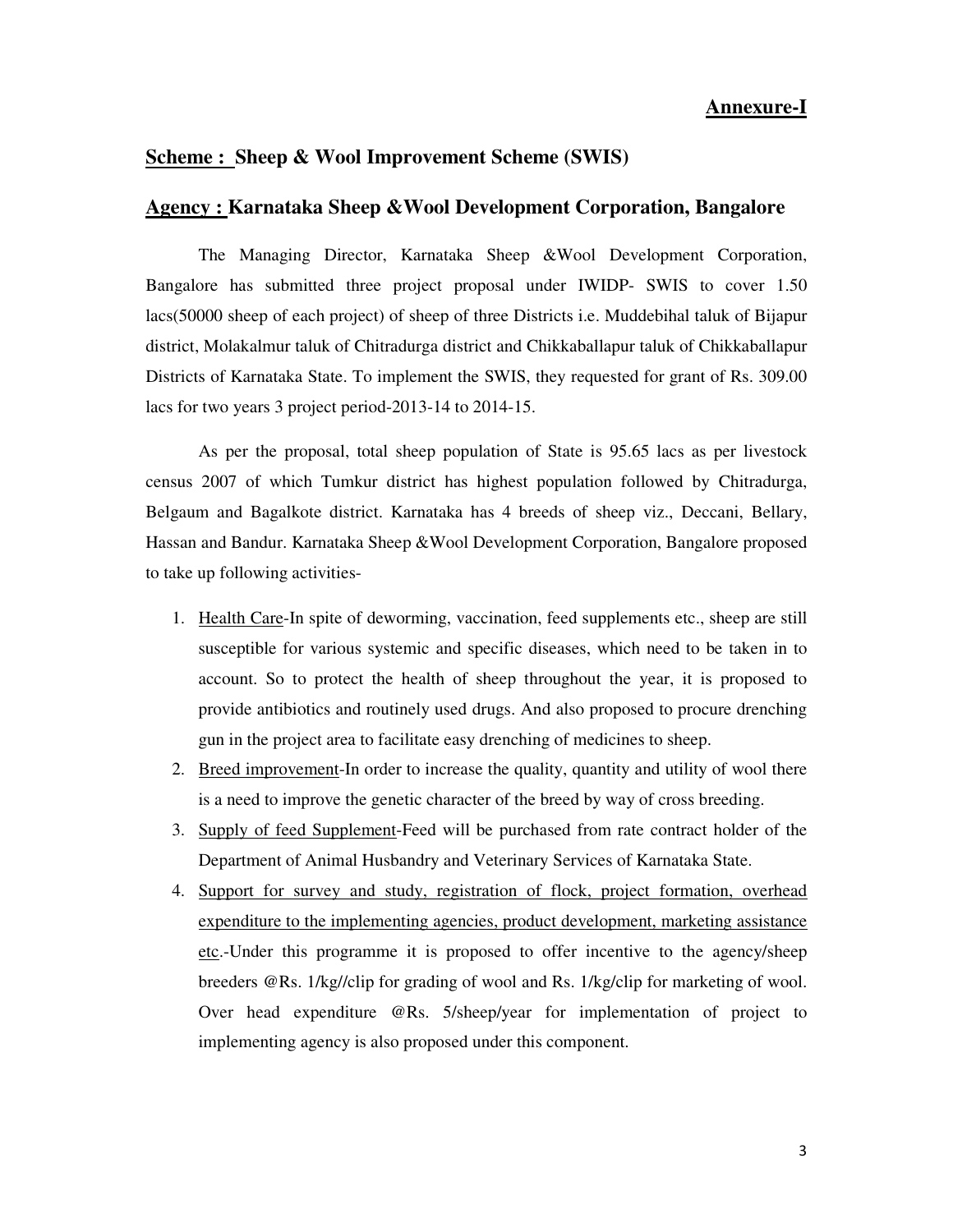Details of component wise Physical & financial targets is as follows-

Rs. in Lacs

| S.          | <b>Actvities/Particulars</b>                                                                                                                                                                          | Unit                                | 1 <sup>st</sup> | $2nd$ year |
|-------------|-------------------------------------------------------------------------------------------------------------------------------------------------------------------------------------------------------|-------------------------------------|-----------------|------------|
| $\mathbf N$ |                                                                                                                                                                                                       |                                     | year            |            |
| 1.          | Health<br>@Rs.<br>for<br>sheep<br>care<br>18/sheep/annum for 3 project area.                                                                                                                          | 0.50 lakh sheep<br>per project area | 27.00           | 27.00      |
| 2.          | purchase of rams<br>for<br>breed<br>For<br>improvement @ Rs. 5000 per Ram                                                                                                                             | 750 rams                            | 37.50           |            |
| 3.          | Supply of feed supplement specially in<br>rainfed area of Muddebihal,<br>dry,<br>Molakalmur, Chikkaballapur@ Rs. 3/-<br>per sheep per day for 90 days in a year                                       | 0.375 lakhs sheep                   | 101.25          | 101.25     |
| 4.          | Support for survey and study, registration<br>of flock, project formation, overhead<br>expenditure to the<br>implementing<br>agencies, product development,<br>marketing assistance and Training etc. | 1.50 lakh sheep                     | 7.50            | 7.50       |
|             | <b>TOTAL</b>                                                                                                                                                                                          |                                     | 173.25          | 135.75     |

 A copy of proposal submitted by Managing Director, Karnataka Sheep &Wool Development Corporation, Bangalore is enclosed herewith for perusal & Consideration.

 In this matter it is submitted that CWDB has already sanctioned SWIS Project for 1.00 lacs sheep during  $12<sup>th</sup>$  plan and grant has been released to Karnataka Sheep &Wool Development Corporation, Bangalore .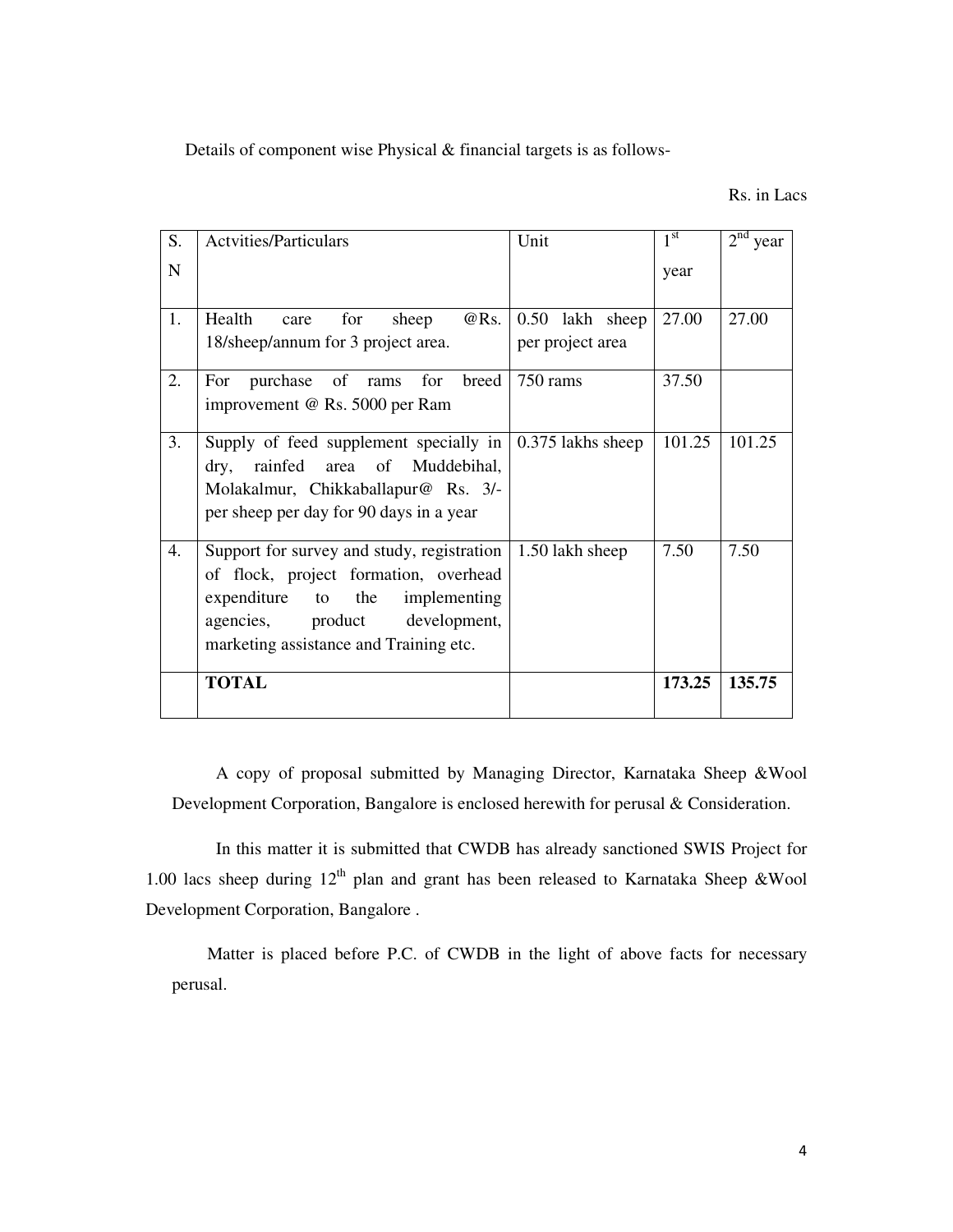#### **Agency : Uttarakhand Sheep and Wool Dev. Board, Dehradun**

 The Chief Executive Officer,Uttarakhand Sheep and Wool Dev. Board, Dehradun has submitted a project proposal under IWIDP- SWIS to cover 1.50 lacs of sheep in Chamoli,Pauri,Pithoragarh, Bageshwar, Uttarkashi, Rudraprayg, Tehri Garhwal & Dehradun. To implement the SWIS, they requested for grant of Rs. 136.40 lacs for one year.

 As per the proposal, total sheep population of State is 2.90 lacs as per livestock census 2007. Uttarakhand Sheep and Wool Dev. Board, Dehradun proposed to take up following activities-

Health Care and Disease Control program-The healthcare to be provided should at least include some important vaccination like FMD,PPR etc. and drenching and dipping against ecto-parasitic and endo- parasitic infestations.

Strenghtening of sheep breeding farm/Establishment of Ram Raising Unit-To attain the objective of the problem of inbreeding and to improve the production parameers like meat production, growth rate, wool production etc. it is proposed that superior male lambs upto 6 months of age are selected from different Government farms and field from progressive breeders of the state, reared up to one year of age and are distributed to the selected farmers under this scheme as well as under different in Uttarakhand.

Distribution of Stud Rams under breed improvement-Good quality breedable ram under project area is for free distribution to a group of 100 breedable sheep.

Basic managemental training in sheep husbandry and veterinary camp- The training will be aimed to encourage rural farmers to adopt sheep farming as a profitable venture.

Product development and marketing assistance- It is proposed to provide Marketing Assistance in form of transportation assistance to the shepherd or any state level government agency which is purchasing wool from these shepherds at their doorstep.

Details of component wise Physical & financial targets is as follows-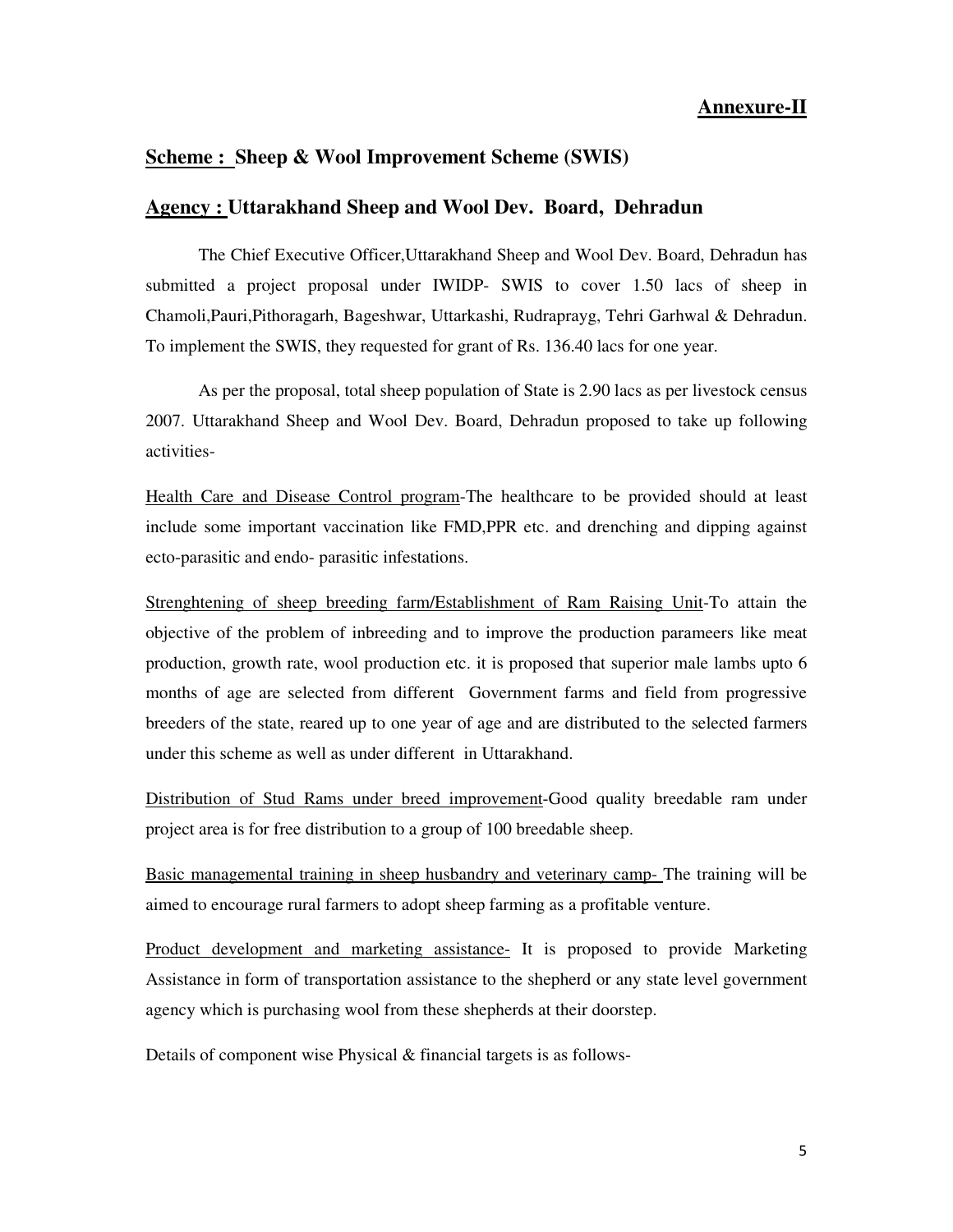| S.N | Component                                                                                                                            | Unit                    | <b>Total Cost</b> |
|-----|--------------------------------------------------------------------------------------------------------------------------------------|-------------------------|-------------------|
| 1.  | Health care for sheep $\omega$ Rs. 18.00 per sheep per<br>annum                                                                      | 1.50<br>lacs<br>sheep   | 27.00             |
| 2.  | Strenghtening of sheep<br>breeding<br>farm/Establishment of Ram Raising<br>Unit<br>(Cost@Rs.20.00 lakh per farm)                     | 02                      | 40.00             |
| 3.  | Distribution<br><sub>of</sub><br>Stud<br>Rams<br>under<br>breed<br>improvement (Cost@ Rs. 5000.00 each ram)                          | 250                     | 12.50             |
| 4.  | Feed Supplement to sheep (Cost@ Rs.3.00 per<br>sheep per day for 3 month in a year)                                                  | $10000$ sheep           | 27.00             |
| 5.  | Training Program for basic<br>managemental<br>training in sheep Husbandry( $\frac{Cost@Rs.0.40}{Cost@Rs.0.40}$ lakh<br>per training) | 20                      | 8.00              |
| 6.  | Support for product development and marketing<br>assistance. @ Rs. 6/- per kgs per year                                              | $2.40$ lakh kg.<br>wool | 14.40             |
| 7.  | overhead expenses @ Rs.5/- per sheep per year                                                                                        | 1.50<br>lacs<br>sheep   | 7.50              |
|     | <b>Total</b>                                                                                                                         |                         | 136.40            |

 A copy of proposal submitted by Chief Executive Officer,Uttarakhand Sheep and Wool Dev. Board, Dehradun is enclosed herewith for perusal & Consideration.

 In this matter it is submitted that CWDB has already sanctioned SWIS Project for 1.00 lacs sheep during 12<sup>th</sup> plan and grant has been released to Uttarakhand Sheep and Wool Dev. Board, Dehradun.

 I.A. proposed implementing the project in Chamoli,Pauri,Pithoragarh, Bageshwar, Uttarkashi, Rudraprayg, Tehri Garhwal & Dehradun district.but I.A. agency already implemented project in Uttarkashi and Rudraprayg district.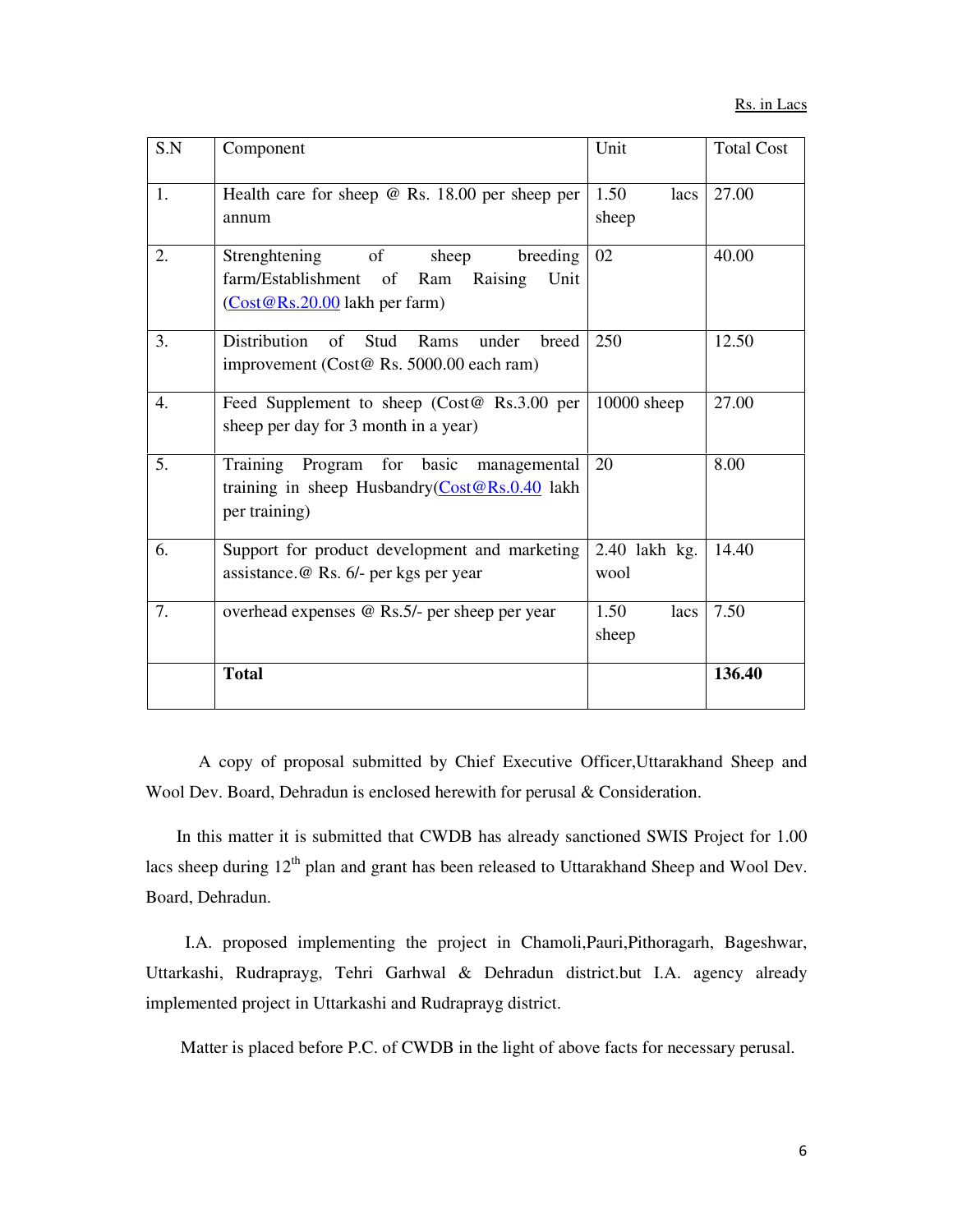# **Agency : Rajasthan Livestock Dev. Board, Jaipur**

 The Chief Executive Officer,Rajasthan Livestock Dev. Board, Jaipur has submitted a project proposal under IWIDP- SWIS for strengthening sheep breeding farm, Fathepur. They requested for grant of Rs. 35.70 lacs.

| S.N | Component                                              | Amount (Rs. in lakhs) |
|-----|--------------------------------------------------------|-----------------------|
| 1.  | Repair of paddocks                                     |                       |
|     | 1. Site no. 5                                          | 3.00                  |
|     | 2. Site no. 6                                          | 2.00                  |
|     | 3. Site no. 1                                          | 2.00                  |
|     | 4. Site no. 4                                          | 4.00                  |
|     | 5. Site no. 3                                          | 2.00                  |
| 2.  | Repair of fencing & new fencing                        |                       |
|     | 1. Site no. 5                                          | 2.5                   |
|     | 2. Site no. 4                                          | 4.5                   |
|     | 3. Site no. 3                                          | 1.00                  |
| 3.  | Repair of Building                                     |                       |
|     | 1. Dispensary at site no. 1                            | 1.20                  |
|     | 2. Feed & fodder store (dana store)                    |                       |
|     | $(a)$ Site no.1                                        | 0.60                  |
|     | $(b)$ Site no.3                                        | 0.50                  |
|     | $(c)$ Site no.6                                        | 1.50                  |
|     | 3. Digel store                                         | 0.60                  |
| 4.  | Repair of quarters                                     |                       |
|     | 1. Site no.6 (L.S.A. quarter)                          | 1.00                  |
|     | 2. Site no. 4(L.S.A. quarter)                          | 0.30                  |
|     | 3. Site no. 1                                          | 4.00                  |
|     | (a) Quarters of V.O.                                   |                       |
|     | (b) Quarters of L.S.A.                                 |                       |
|     | (c) Quarters of Driver                                 |                       |
| 5.  | Electrification of shed at site1,3,4,6 $@0.50$ lac per | 2.00                  |
|     | site                                                   |                       |
| 6.  | Feeding &water trough                                  | 1.00                  |
| 7.  | Medicine                                               | 1.00                  |
|     | Miscellaneous                                          | 1.00                  |
| 9.  | <b>TOTAL</b>                                           | 35.70                 |

Details of component wise Physical & financial targets is as follows

 A copy of proposal submitted by Chief Executive Officer, Rajasthan Livestock Dev. Board, Jaipur is enclosed herewith for perusal & Consideration. In this matter it is submitted that CWDB has already sanctioned and released Rs. 20.00 lacs for strengthening of existing sheep breeding farm at Fatepur during financial year 2009-10.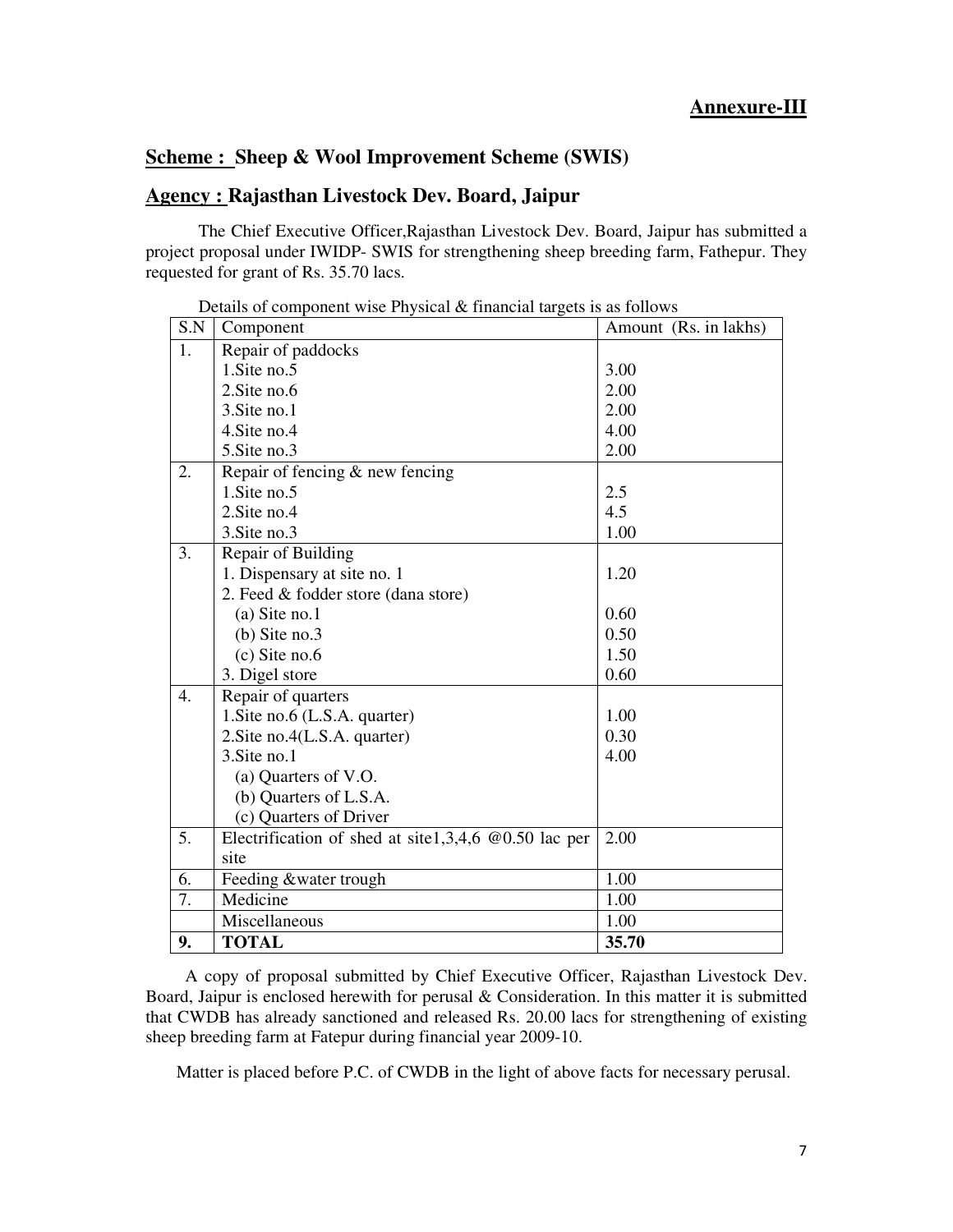#### **Annexure-IV**

#### **Scheme : Sheep & Wool Improvement Scheme (SWIS)**

#### **Agency : Ladakh Autonomous Hill Development Council, Kargil**

 The District Sheep Husbandry Officer, LAHDC,Kargil has submitted a project proposal under IWIDP- SWIS to cover 50301 no. of sheep especially in Drass,Zanskar and some upper reaches in Kargil block under feed supplement component. To implement the SWIS, they requested for grant of Rs. 3.77 crore for current financial year.

 All necessary thread bare steps (as per past practice) shall be taken care of regarding procurement, storage and distribution of feed supplement to the most deserving livestock owner during the current financial year. Twenty five percent of the live stock stands covered in first year and remaining portion be completed in another three years.

 Only sheep population is taken into account, not even a single goat is considered which account approximately 117500 in Kargil district ewes @ Rs.750/animal shall be provided nutrition supplement during the current financial year.

 A copy of proposal submitted by District Sheep Husbandry Officer, LAHDC, Kargil enclosed herewith for perusal & Consideration.

 As per CWDBs scheme provision for feed supplement to eligible sheep in dry, rain fed area such as desert of Rajasthan and Ran(Kutch-Bhuj) area of Gujarat and cold desert area of Ladhak region of J.&K. State .Cost @ Rs. 3/- sheep per day for 3 months (90 days) in a year.(Eligible sheep (weak/pregnant sheep) is available.

42<sup>nd</sup> E.C.of CWDB has already approved feed component for 50000 sheep from Kargil district during 2014-15.

In the light of above fact, matter is submitted before P.C. of CWDB for discussion  $\&$ perusal.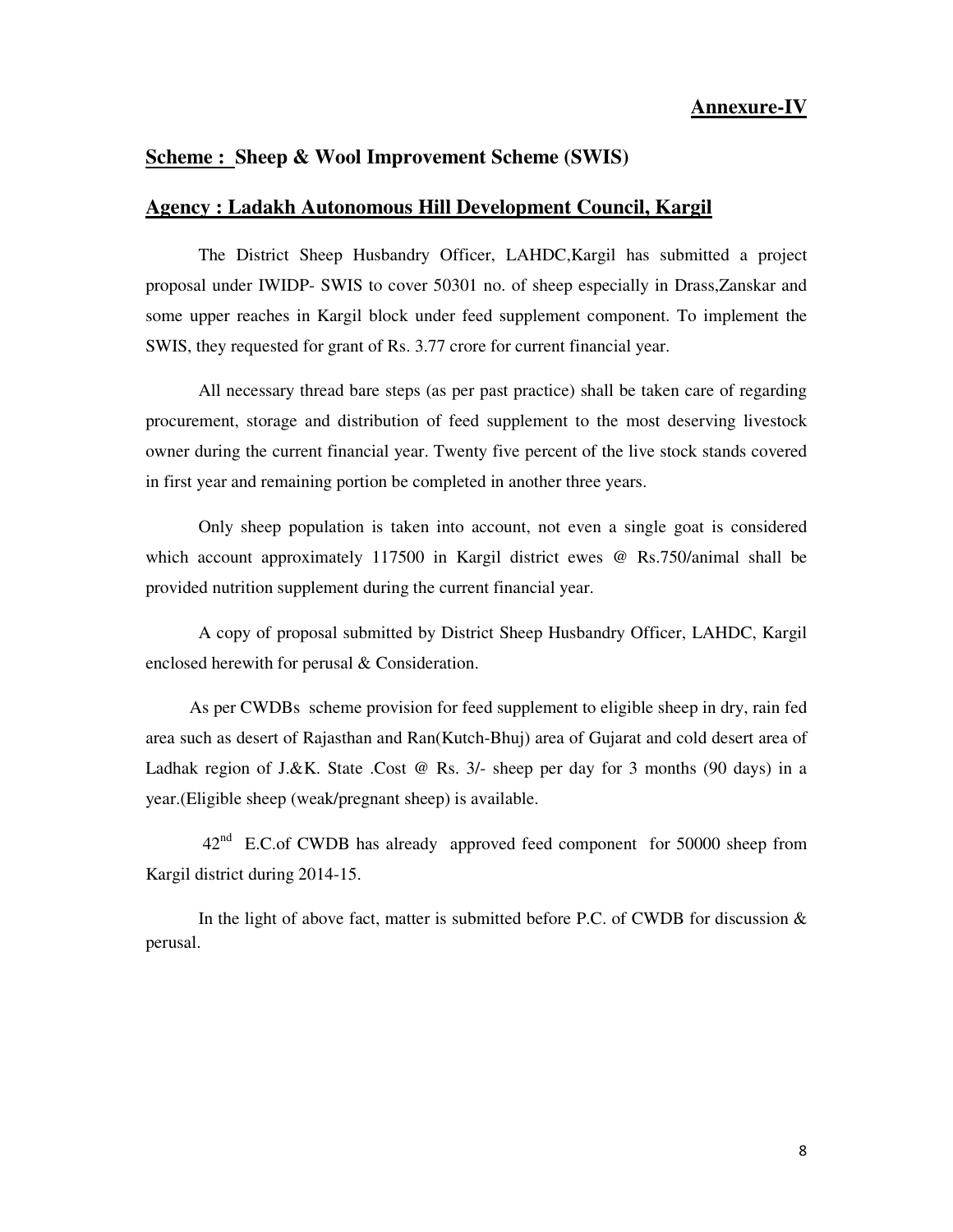#### **Agency : J.& K. Sheep and Sheep Prod. Dev. Board, Jammu**

 The Managing Director, J.& K. Sheep and Sheep Prod. Dev. Board, Jammu has submitted a project proposal under IWIDP- SWIS for Grading of wool &Marketing Assistance. To implement the SWIS, they requested for grant of Rs. 72.00 lacs for current financial year.

 The J.&K. State is producing a significant quantity of wool i.e. 73 lakh kgs annually, out of which the J.& K. Sheep and Sheep Prod. Dev. Board procures about 4 to 5 lakh kgs covering about forty to fifty thousand breeder.Total sheep population as per 2007 census— 39.04 lakh.

 The Board plays a vital role in the economic upliftment of the down –trdden community of the state.And proposed that CWDB may extend the grant-in-aid under the Grading of wool &Marketing Assistance of wool as per the following break-up.

| S. | Component                                              | Physical                    | Financial             |
|----|--------------------------------------------------------|-----------------------------|-----------------------|
| N  |                                                        |                             | Rs. in Lacs           |
| 1. | Grading of wool $@1/-$ per kg per                      | $1st$ year 4 lakh sheep     | <b>Rs. 8.00 lakhs</b> |
|    | clip $(2 \text{ clips } \mathcal{Q}$ Rs.2/- per sheep) | $1st$ year 4 lakh sheep     | <b>Rs. 8.00 lakhs</b> |
|    |                                                        | $1st$ year 4 lakh sheep     | <b>Rs. 8.00 lakhs</b> |
|    |                                                        | Total 12 lakh sheep         |                       |
| 2. | Asssistance<br>Marketing                               | for $1st$ year 4 lakh sheep | Rs. 16.00 lakhs       |
|    | collection, storage, transportation                    | $1st$ year 4 lakh sheep     | Rs. 16.00 lakhs       |
|    | and auction/mandi charges $@2/-$ per                   | $1st$ year 4 lakh sheep     | Rs. 16.00 lakhs       |
|    | kg per clip $(2 \text{ clips } \tQRS.4/- \text{ per }$ | Total<br>12 lakh sheep      |                       |
|    | sheep)                                                 |                             |                       |
|    | Total                                                  |                             | 72.00                 |

 A copy of proposal submitted by Managing Director, J.& K. Sheep and Sheep Prod. Dev. Board, Srinagar Kashmir is enclosed herewith for perusal & Consideration.

43<sup>rd</sup> E.C. meeting has already approved Revolving fund for marketing of 2.00 lakh kgs raw wool.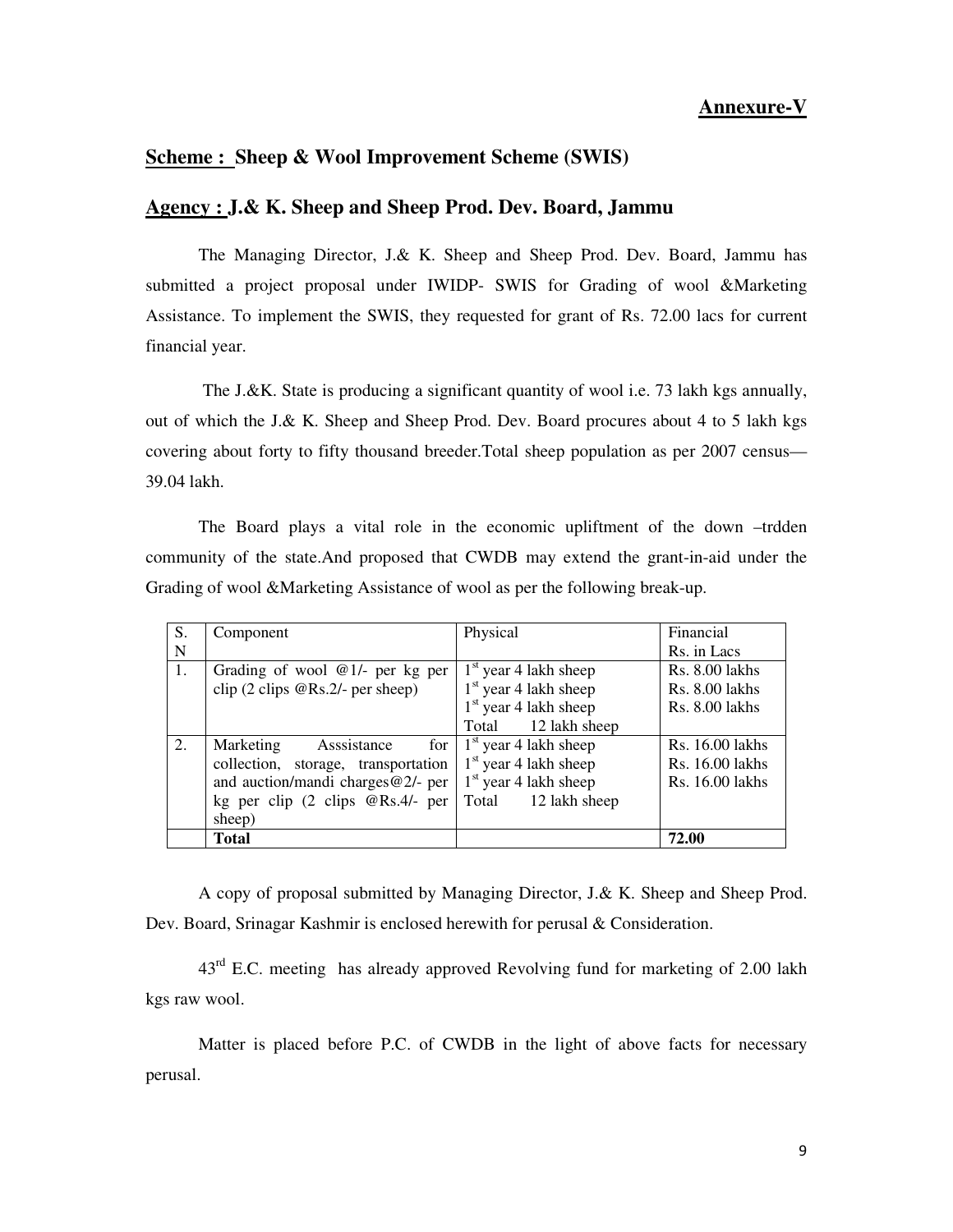# Annexure- VI

#### **Scheme : Angora Wool Development scheme**

# Agency : Animal Husbandry & Veterinary, Kohima (Nagaland)

 Directorate of Veterinary & Animal Husbandry, Govt. of Nagaland, Kohima submitted a project proposal for implementation of following activity under Angora wool Development scheme-

- Establishment of Mini Angora Farm
- Setting up of Angora Rabbit Germplasm cum processing and training Centre

#### Establishment of Mini Angora Farm

- Implementing Agency proposed to cover 10 numbers of families for establishment of Mini Angora farm.

-A.H.Department will provide to any interested farmers /entrepreneurs/NGO's for mass production of wool.). Selection of beneficiaries will be done as per guidelines of CWDB scheme.

-Implementing agency proposed Rs.19.37 lacs per family for 10 families while as per parameters of scheme there is a provision of Rs. 78,870/- per family per year & total cost of the project for 3 yr. period is Rs.1,93,710/- . Component wise details of required fund as per norms of scheme is follows-

| S.No.            | Component                   | Provision as per norms of scheme    | Funds required for 10      |
|------------------|-----------------------------|-------------------------------------|----------------------------|
|                  |                             | for one family for 3yr. period      | family per project $& 200$ |
|                  |                             |                                     | rabbits for 3yr. period    |
| 1.               | Const. of low cost shed     | $Rs.0.24$ lacs                      | Rs.3.00 lacs               |
|                  |                             |                                     |                            |
| 2.               | Supply of foundation stocks | Rs.0.30 lacs @ Rs.1500/- per        | $Rs.3.00$ lacs             |
|                  |                             | rabbit (with transportation & feed, |                            |
|                  |                             | overhead expenses.                  |                            |
| 3.               | Supply of cages             | Rs.0.30 lacs @ Rs. 10,000/- per     | $Rs.3.00$ lacs             |
|                  |                             | unit                                |                            |
| $\overline{4}$ . | Supply of medical Kit       | Rs.0.03 lacs @ Rs. 1000/- per       | $Rs. .30$ lacs             |
|                  |                             | family                              |                            |
| 5.               | Supply of feed              | Rs.0.726 lacs @ Rs.2200/- per       | $Rs.7.26$ lacs             |
|                  |                             | quintal per yr.                     |                            |
| 6.               | Provision<br>Charkha/<br>of | Rs.0.10 lacs @Rs.10,000/-           | Rs.1.00 lacs               |
|                  | looms / knitting machine    |                                     |                            |
| 7.               | Training of farmers         | Rs.0. 065 lacs per unit             | $Rs.0.65$ lacs             |
| 8.               | over head expenditure       | @ 10% of total project cost         | Rs.17.61 lacs $@$ 10\% of  |
|                  |                             |                                     | total cost of the project  |
|                  | <b>TOTAL</b>                | 1.937 lacs                          | 19.37 lacs                 |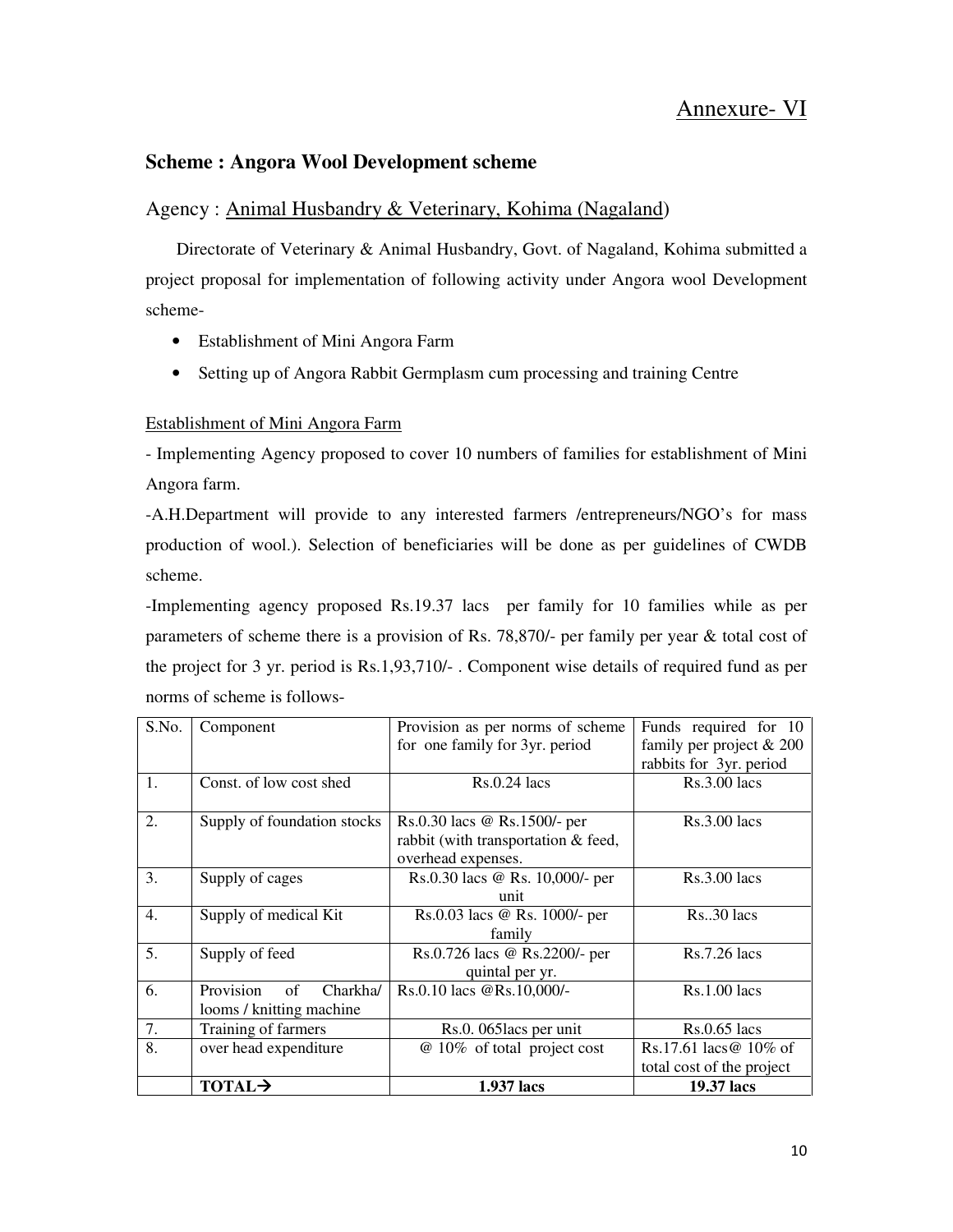Setting up of Angora Rabbit Germplasm Centre-

- Implementing agency proposed two centres to implement establishment of Angora Germplasm cum processing and training Centre at existing Regional Rabbit farm Jharnapani, Medziphema & Kigwema.
- Animal husbandry department have sufficient manpower & Land to accommodate the proposed GPC. Only renovation and remodeling of existing infra structure are required for rabbit shed.
- For training purpose a new building is required and is to be constructed for conducting training.
- Agency proposed Rs.27.44 lacs for establishment of Angora Germ plasm for 100 rabbits. Component wise details of the project as per scheme is as follows-

|                    |                                                                           | (Rs. in lacs)                      |  |  |
|--------------------|---------------------------------------------------------------------------|------------------------------------|--|--|
| S.No.              | Activity                                                                  | Total project cost for 100 rabbits |  |  |
| L                  | Establishment of Angora Germplasm farm                                    |                                    |  |  |
| 1.                 | Assistance for Const. of low cost shed                                    | $1.20$ lacs                        |  |  |
|                    |                                                                           |                                    |  |  |
| 2.                 | Supply of foundation stocks@ Rs.2250/- per rabbit                         | $1.50$ lacs                        |  |  |
|                    | $(40 \text{ male} + 60 \text{ female})$                                   |                                    |  |  |
| 3.                 | Supply of cages (200 cages) @Rs.50,000/- per unit                         | $0.50$ lacs                        |  |  |
| 4.                 | Supply of medical Kit @Rs.5000/-per unit                                  | $0.05$ lacs                        |  |  |
| 5.                 | Supply of feed $@$ Rs.2520/- quintal per year                             | $1.21$ lacs                        |  |  |
|                    | $(100X0.150X365=54.75Q)$ or say 55 Q.                                     |                                    |  |  |
| 6.                 | Over head expenditure ( $@10\%$ of the total cost)                        | $0.446$ lacs                       |  |  |
|                    | $TOTAI \rightarrow$                                                       | 4.906 Lacs                         |  |  |
| $\mathbf{I}$       | <b>Angora Wool Processing Centre</b>                                      |                                    |  |  |
|                    | Provision of wool processing machine like spinning                        | $1.00$ lacs                        |  |  |
|                    | charka etc.                                                               |                                    |  |  |
| $\mathop{\rm III}$ | Provision of establishment of training centre for mfging. Angora products |                                    |  |  |
| 1.                 | Stipend to trainees (100X30X3X10=90,000 per batch                         | 3.60 lacs                          |  |  |
|                    | in a year                                                                 |                                    |  |  |
| 2.                 | Honorarium to Master Instructor @Rs.10,000/- per                          | 1.20 lacs                          |  |  |
|                    | month                                                                     |                                    |  |  |
| 3.                 | Office assistant/attendant @ Rs. 5000/- per month                         | $0.601$ acs                        |  |  |
| $\overline{4}$ .   | for product<br>development,<br>Support<br>Design                          | One time grant 2.00 lac            |  |  |
|                    | Development & product diversification & equipments                        |                                    |  |  |
|                    | etc.                                                                      |                                    |  |  |
| 5.                 | Overhead expenses @10% of total cost of the project                       | 1.14 lacs                          |  |  |
|                    | <b>TOTAL</b> >                                                            | 12.54 Lacs                         |  |  |
|                    | <b>Grand Total of above I to III activity</b>                             | 27.446 lacs                        |  |  |

Matter is placed before P.C. of CWDB for necessary perusal.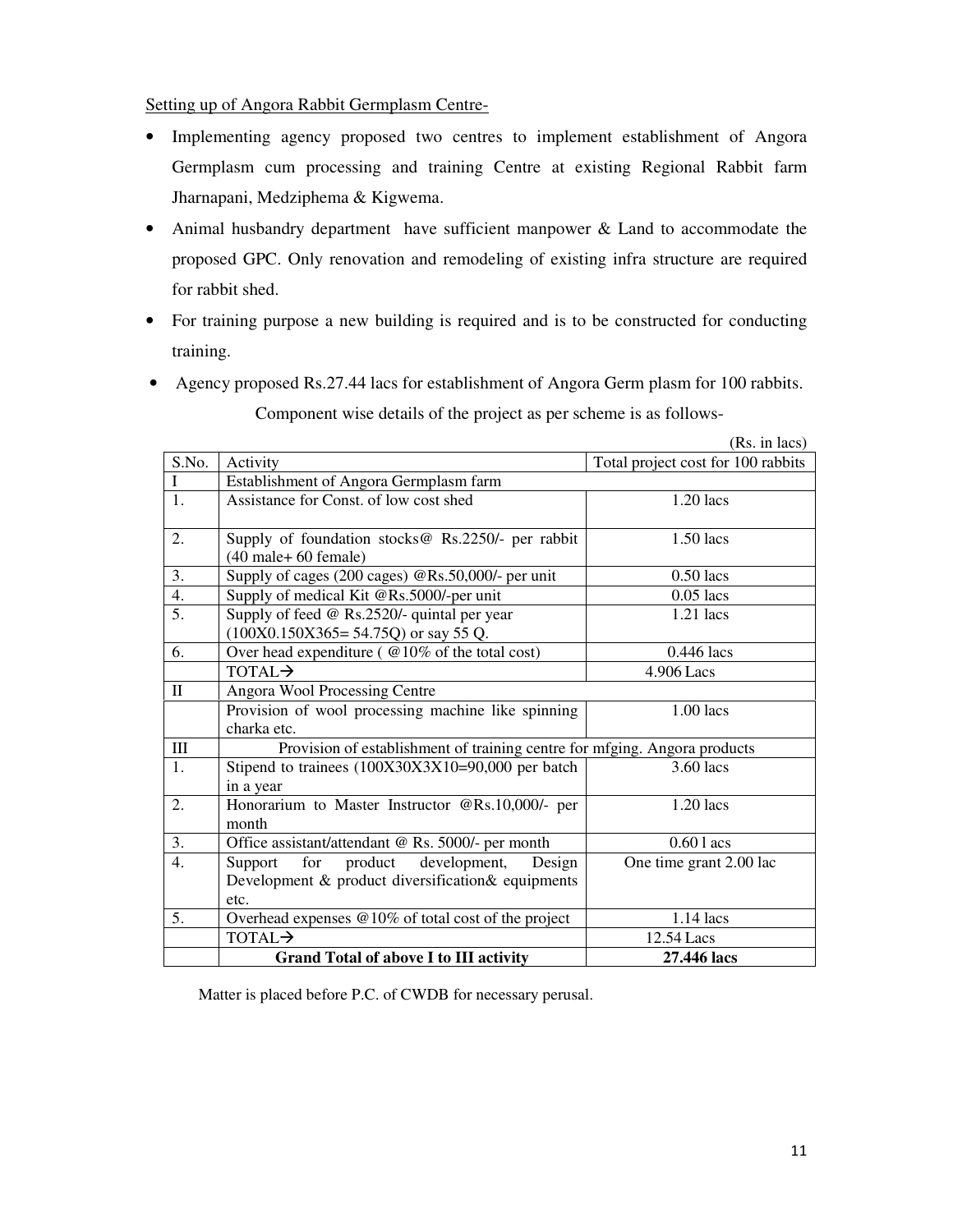# **Sponsorship of Short Term Training Course in Woolen Products Manufacturing**

**Name of Scheme**: Human Resource Development & Promotional Activities (HRD)

**Agency-** Bhutti Weavers Co-op. Society Ltd, Kullu

**Project Name:** Short Term Training Course in Woolen Products Manufacturing and Designing

**Project**- 1 year training in handloom weaving in 4 batches and 40 trainees

**Introduction-** Bhutti weavers co-op. society is engaged in weaving of handloom products from last 65 years and producing Kullu shawls, Chadders, Mufflers, Stoles etc. There are more than 198 looms in its work shed and about 300 looms in the houses of weavers in the area of operation. Society is providing directly and indirectly employment to 1000 weavers. Society has 30 showrooms in HP and in other states. The turn over of the society is Rs.1100 lakhs. There is high demand for the products but due to shortage of skilled workers the society is unable to meet the production demand. Therefore to provide job to youth especially women society has submitted the project to train 40 persons. The financial parameters are as below-

| Grand total- (one project)                               | Rs.6,63,600.00 |
|----------------------------------------------------------|----------------|
| Overhead expenses $@$ 5% of total cost-                  | Rs. 31,600.00  |
| Total expenditure for 4 batch-Rs.6,32,000.00             |                |
| Total for 1 batch                                        | Rs.158000.00   |
| 3. Support for loom\charkha                              | Rs.50000.00    |
| 2. Honorarium to <b>Instructor</b> @ Rs.6000/- per month | Rs.18000.00    |
| 1. Stipend to trainees $@100/-$ per day for 3 months     | Rs.90000.00    |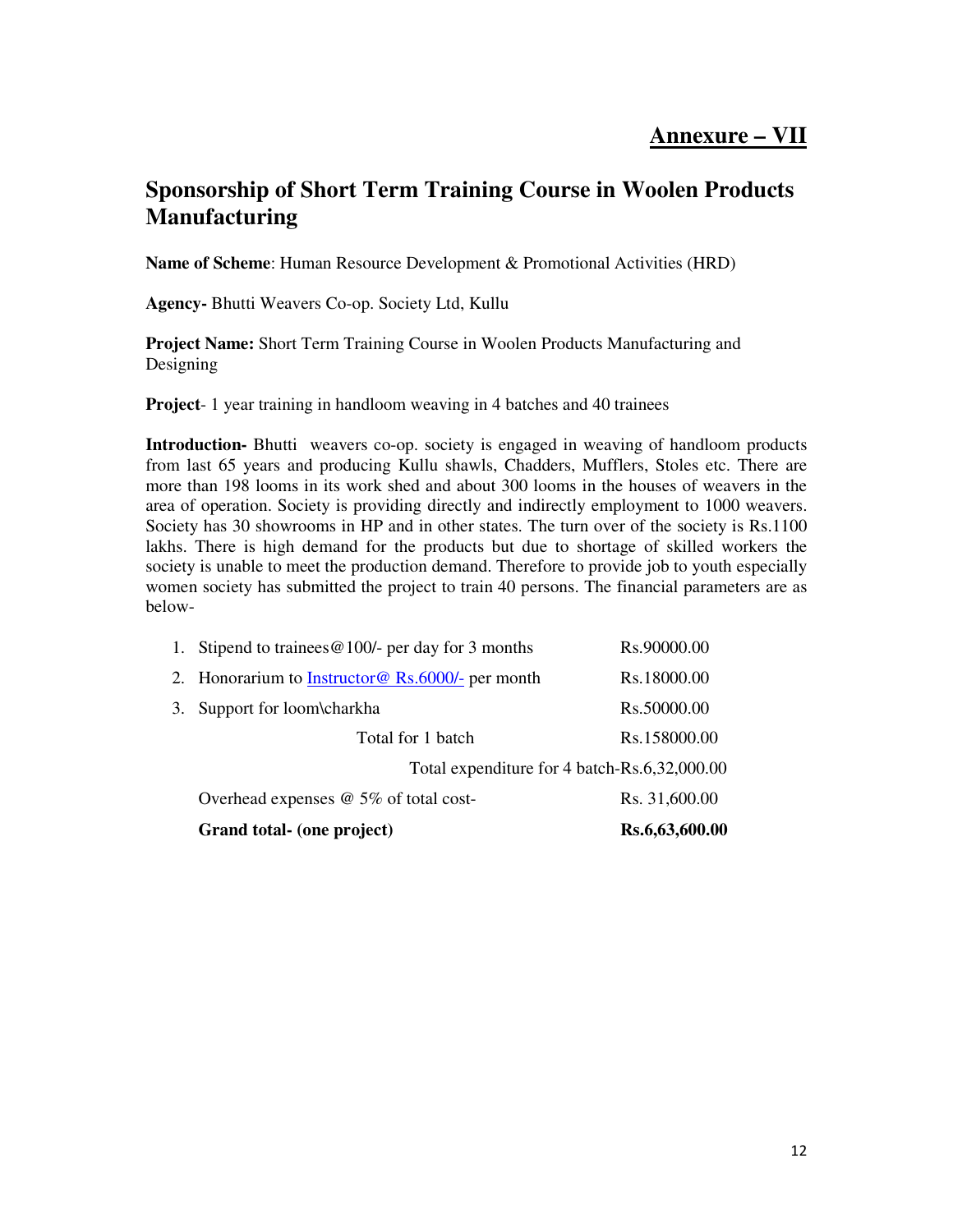# **Annexure- VIII**

## **Scheme : Quality Processing of Wool (Sheep Shearing Machines)**

# **Agency : H.P. State Coop. Wool Procurement & Mktg. Fed. Ltd., Shimla**

Project Name- Purchase of 10 Sheep Shearing machines

Funds required- H.P. Wool Fed. proposed Rs.50.00 lacs for 10 shearing machines with other accessories and spare parts.

Location of the CFC- Different locations in Kangra and Chamba Distt.of H.P. the busy migratory and te time of shearing where Common Shearing facility shall be provided.

Existing machinery – Scouring  $&$  Carbonizing Plant.

Justification of the project- the Federation has trained youth farmers in mechanical sheep shearing. There is an increased demand for mechanical sheep shearing especially along the migratory routes of the sheep. These machines will be distributed to regional offices of the Corporation, where Corporation (GUSHEEL) is having expert shearers.

| S.No.            | Component                                                                       | Qty.<br>required | Amount (Rs. in lakhs)       |
|------------------|---------------------------------------------------------------------------------|------------------|-----------------------------|
| 1.               | Sheep Shearing Plant comprising of three speed<br>motor with one flexible drive | 10               | 8.00 lacs @0.80 lacs each   |
| 2.               | Flexible drives                                                                 | 20               | 4.00 lacs $@0.20$ lacs each |
| 3.               | Hand pieces                                                                     | 20               | 7.60 lacs $@0.38$ lacs each |
| $\overline{4}$ . | Accessories                                                                     |                  |                             |
|                  | Combs                                                                           | 600              | $9.60$ lacs                 |
|                  | <b>Cutters</b>                                                                  | 1200             | 6.00                        |
|                  | Service kit(Major)                                                              | 10               | 0.80                        |
|                  | Service Kit (Minor)                                                             | 60               | 2.40                        |
|                  | Other essential spare parts                                                     | L.S.             | 3.00                        |
| 5.               | Grinder Unit                                                                    |                  |                             |
|                  | Light Wt. Grinding unit                                                         | 5                | 5.00                        |
|                  | Abrasive cloth                                                                  | 500              | 3.50                        |
| 6.               | Sheep Shearing uniforms                                                         | 10               | 0.10                        |
|                  | <b>G.Total</b>                                                                  |                  | <b>50.00 lacs</b>           |

Details of the financial requirement is as mentioned

 It is observed that point no.4 (e) is repeated & H.P. Wool Fed. Shimla proposed for Service kit, abrasive cloth & sheep shearer uniforms also while the Board provide grant for machinery part only. A copy of proposal submitted by H.P.Wool Federation is enclosed herewith for perusal & discussion.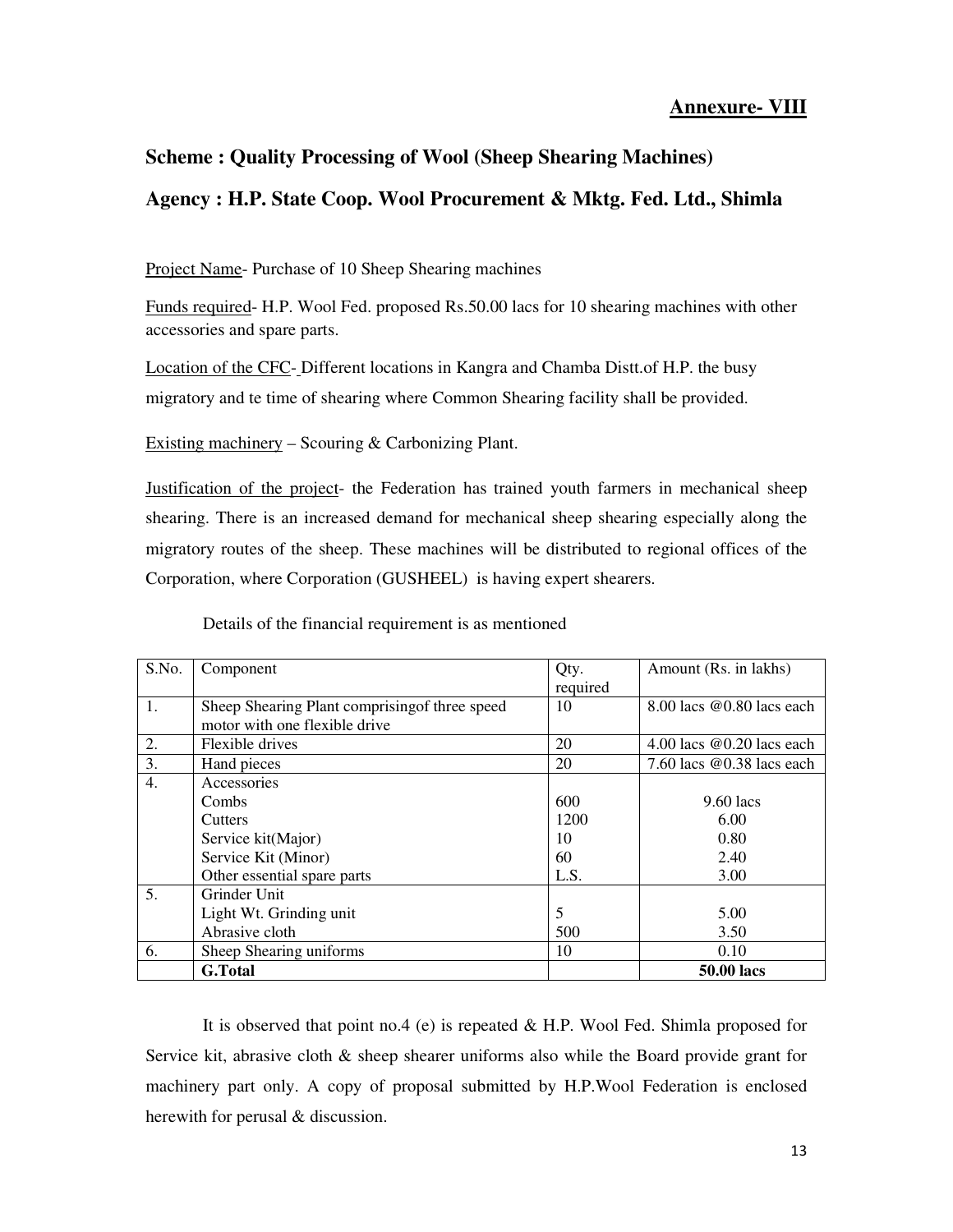### **Annexure- IX**

# **Scheme : Quality Processing of Wool (Sheep Shearing Machines) Agency : Gujarat Sheep & Wool Development Corp. Ltd., (GUSHEEL) Gandhi Nagar**

Project Name- Purchase of 10 Sheep Shearing machines

Funds required- GUSHEEL proposed Rs.15.00 lacs for 10 sheep shearing machines.

Justification of the project- Gusheel has adequate infrastructure spread in sheep rearing areas of Gujarat State. Gusheel is procuring wool directly from sheep breeders. Gusheel had 15 shearing machine in past. These machines were used for shearing the sheep and the wool of these sheep is purchased by corporation. Now these machines are very old and not working properly. The wool is shorn by the hired shearers from Raj. & corp. is facing problems in managing shearing with Pvt. Shearers.

 These machines will be distributed to regional offices of the corporation, where corporation is having expert shearers.

A copy of proposal submitted by GUSHEEL is enclosed herewith for perusal & discussion.